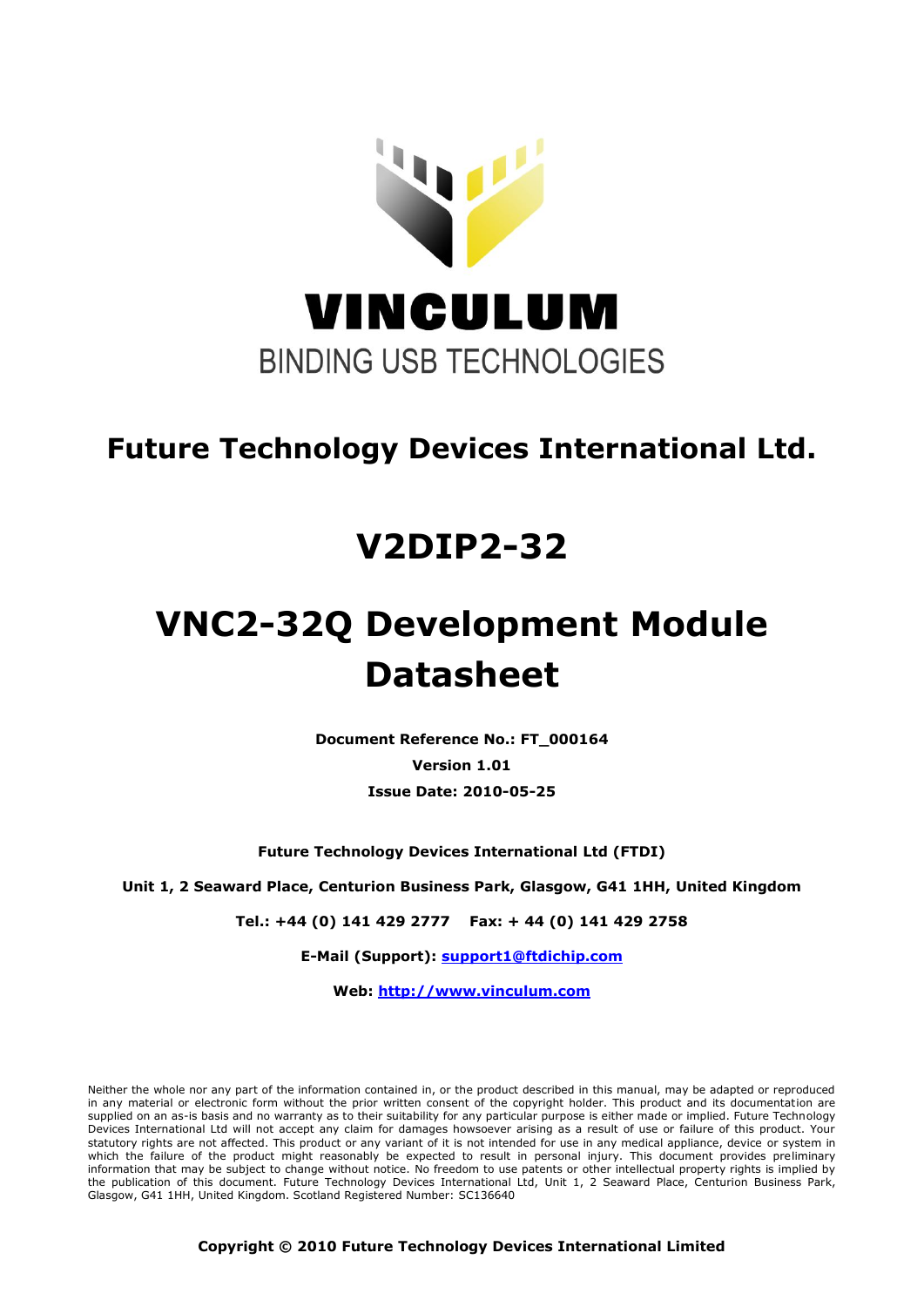

#### <span id="page-1-0"></span>**1 Introduction**

V2DIP2-32 module is designed to allow rapid development of designs using the VNC2-32Q IC. The V2DIP2-32 is supplied as a PCB designed to fit into a 24 pin 0.6" wide 0.1"pitch DIP socket.The module provides access to the UART, parallel FIFO, and SPI interface pins of the VNC2-32Q device, via its IO bus pins. Two USB ports are accessed via type A USB connectors.



#### <span id="page-1-1"></span>**Figure 1.1 - V2DIP2-32**

The VNC2 is the second of FTDI's Vinculum family of Embedded dual USB host controller devices. The VNC2 device provides USB Host interfacing capability for a variety of different USB device classes including support for BOMS (bulk only mass storage), Printer, HID (human interface devices). For mass storage devices such as USB Flash drives, VNC2 also transparently handles the FAT file structure.

Communication with non USB devices such as a low cost microcontroller is accomplished via either UART, SPI or parallel FIFO interfaces. The VNC2 provides a new cost effective solution for providing USB Host capability into products that previously did not have the hardware resources available.

The VNC2 supports the capability to enable customers to develop custom firmware using the Vinculum II development software tool suite. The development tools support compiler, linker and debugger tools complete within an integrated development environment (IDE).

The Vinculum-II VNC2 family of devices are available in Pb-free (RoHS compliant) 32-lead LQFP, 32-lead QFN, 48-lead LQFP, 48-lead QFN, 64-Lead lQFP and 64-lead QFN packages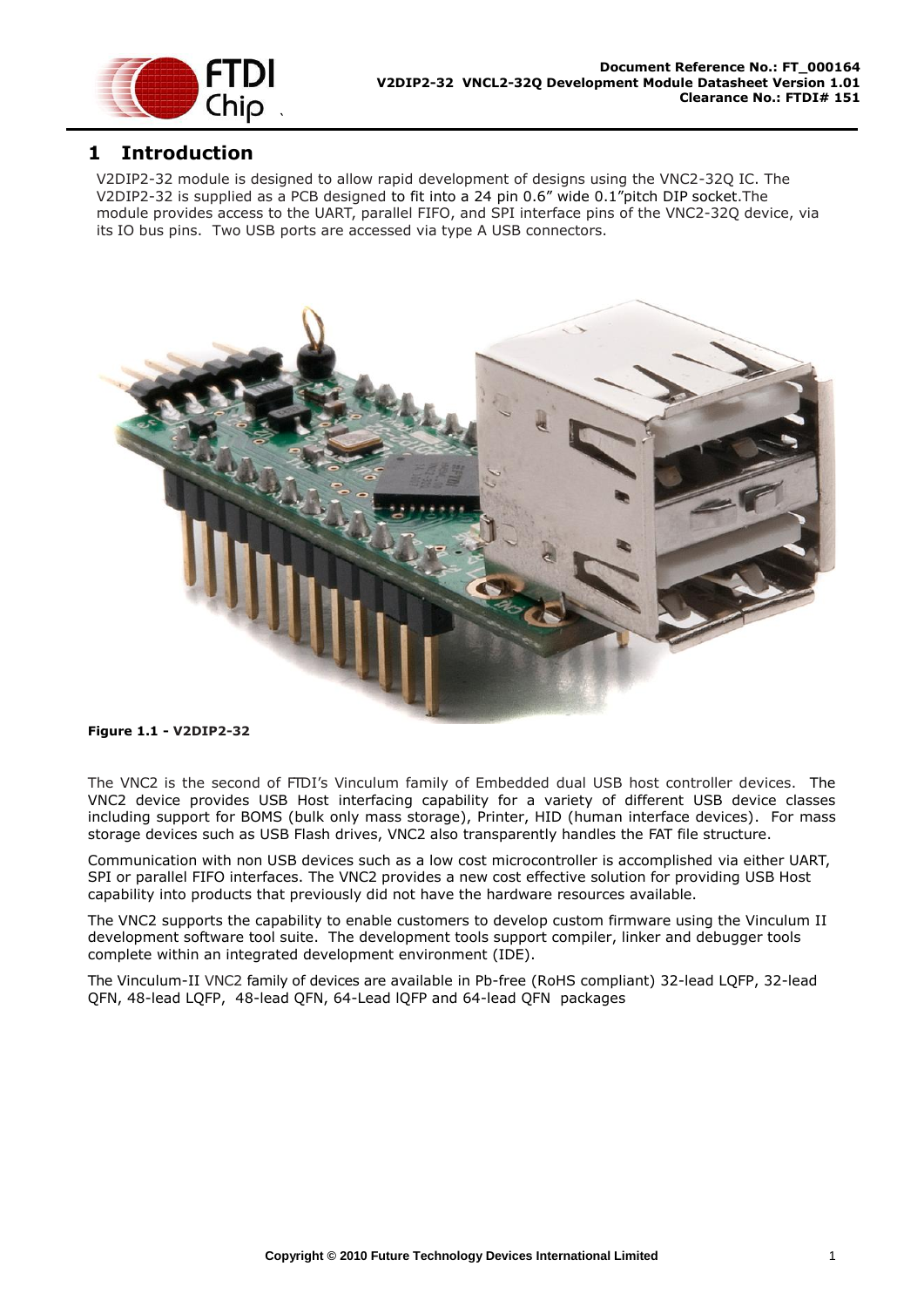

# **Table of Contents**

| 1            |                  |                                                                 |  |
|--------------|------------------|-----------------------------------------------------------------|--|
| $\mathbf{2}$ |                  |                                                                 |  |
| 3            |                  |                                                                 |  |
|              | 3.1              |                                                                 |  |
|              | 3.2              |                                                                 |  |
|              |                  |                                                                 |  |
|              | 3.3              |                                                                 |  |
|              | 3.4              |                                                                 |  |
|              | 3.4.1            |                                                                 |  |
|              | 3.5              |                                                                 |  |
|              | 3.5.1            |                                                                 |  |
|              | 3.5.2            |                                                                 |  |
|              | 3.6              | Parallel FIFO Interface - Asynchronous Mode  10                 |  |
|              | 3.6.1            |                                                                 |  |
|              | 3.6.2            | Timing Diagram - Asynchronous FIFO Mode Read and Write Cycle 11 |  |
|              | 3.7 <sub>2</sub> |                                                                 |  |
|              | 3.7.1            |                                                                 |  |
| 4            |                  |                                                                 |  |
|              | 4.1              |                                                                 |  |
|              | 4.2              |                                                                 |  |
|              | 4.3              |                                                                 |  |
| 5            |                  |                                                                 |  |
|              |                  | 15                                                              |  |
| 6            |                  |                                                                 |  |
| 7            |                  |                                                                 |  |
|              |                  |                                                                 |  |
|              |                  |                                                                 |  |
|              |                  |                                                                 |  |
|              |                  |                                                                 |  |
|              |                  |                                                                 |  |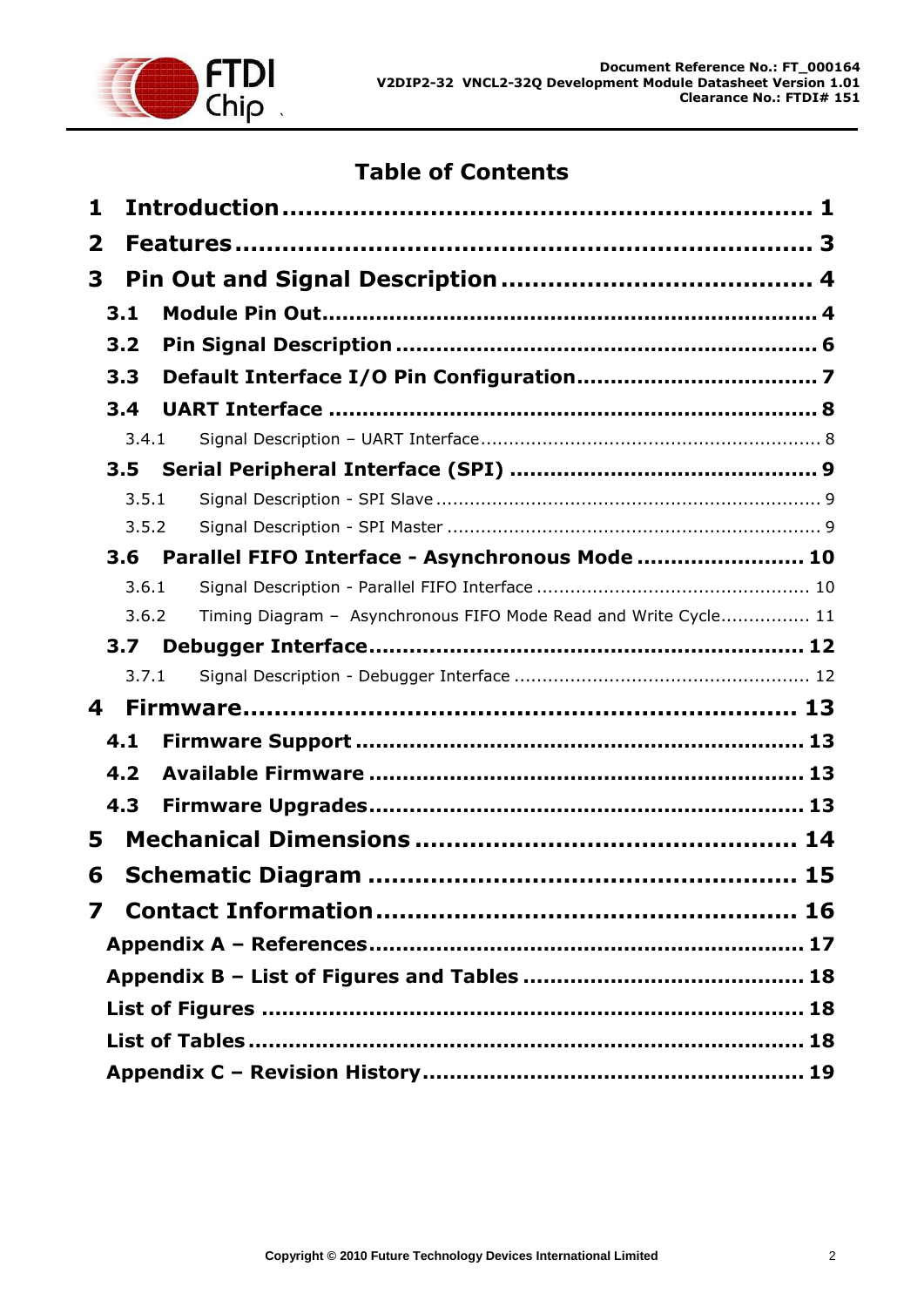

#### <span id="page-3-0"></span>**2 Features**

The V2DIP2-32 incorporates the following features:

- Uses FTDI's the VNC2-32Q embedded USB host controller IC device
- Two USB 'A' type socket to interface with USB peripheral devices
- UART, parallel FIFO and SPI interfaces can be  $\bullet$ programmed to a choice of available I/O pins
- Single 5V supply input from DIL connectors or 5V supplied via USB VBUS slave interface or debugger module.
- Auxiliary 3.3 V / 200 mA power output to external logic
- Power and traffic indicator LED's
- $\bullet$ All VNC2 signals available on 0.6" wide / 0.1" pitch DIL male connectors.
- V2DIP2-32 is a Pb-free, RoHS complaint  $\bullet$ development module
- Debugger interface pin available on DIL pins or  $\bullet$ via 6 way male header which interfaces to separate debugger module
- Firmware upgrades via UART or debugger  $\bullet$ interface pin header
- FOC software development suite of tools to  $\bullet$ create customised firmware includes a Compiler, Linker,Debugger and Assembler all wrapped up in an easy to use Integrated Design Environment GUI.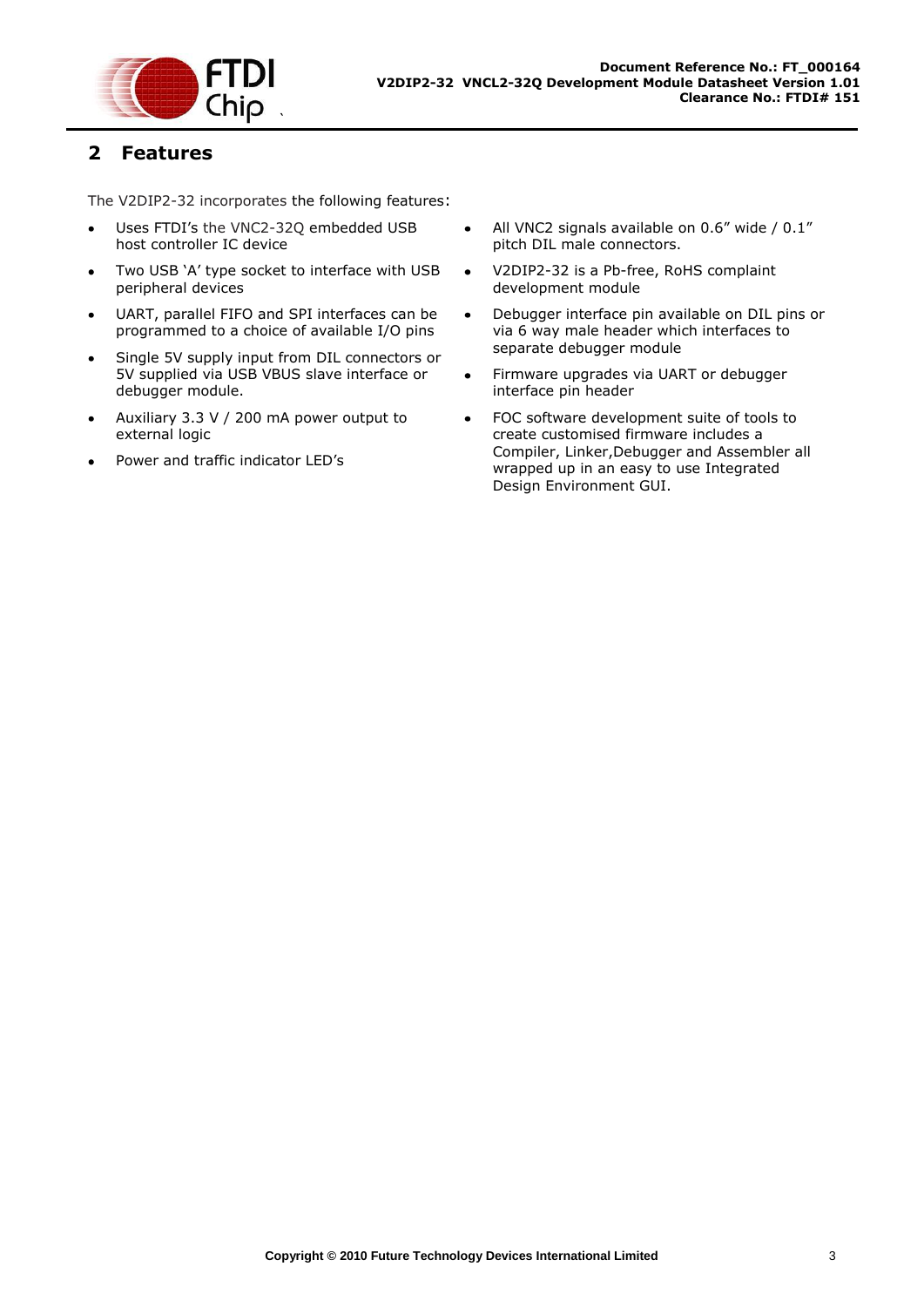

## <span id="page-4-0"></span>**3 Pin Out and Signal Description**

#### <span id="page-4-1"></span>**3.1 Module Pin Out**



<span id="page-4-2"></span>**Figure 3.1 - V2DIP2-32 Module Pin Out (Top View)**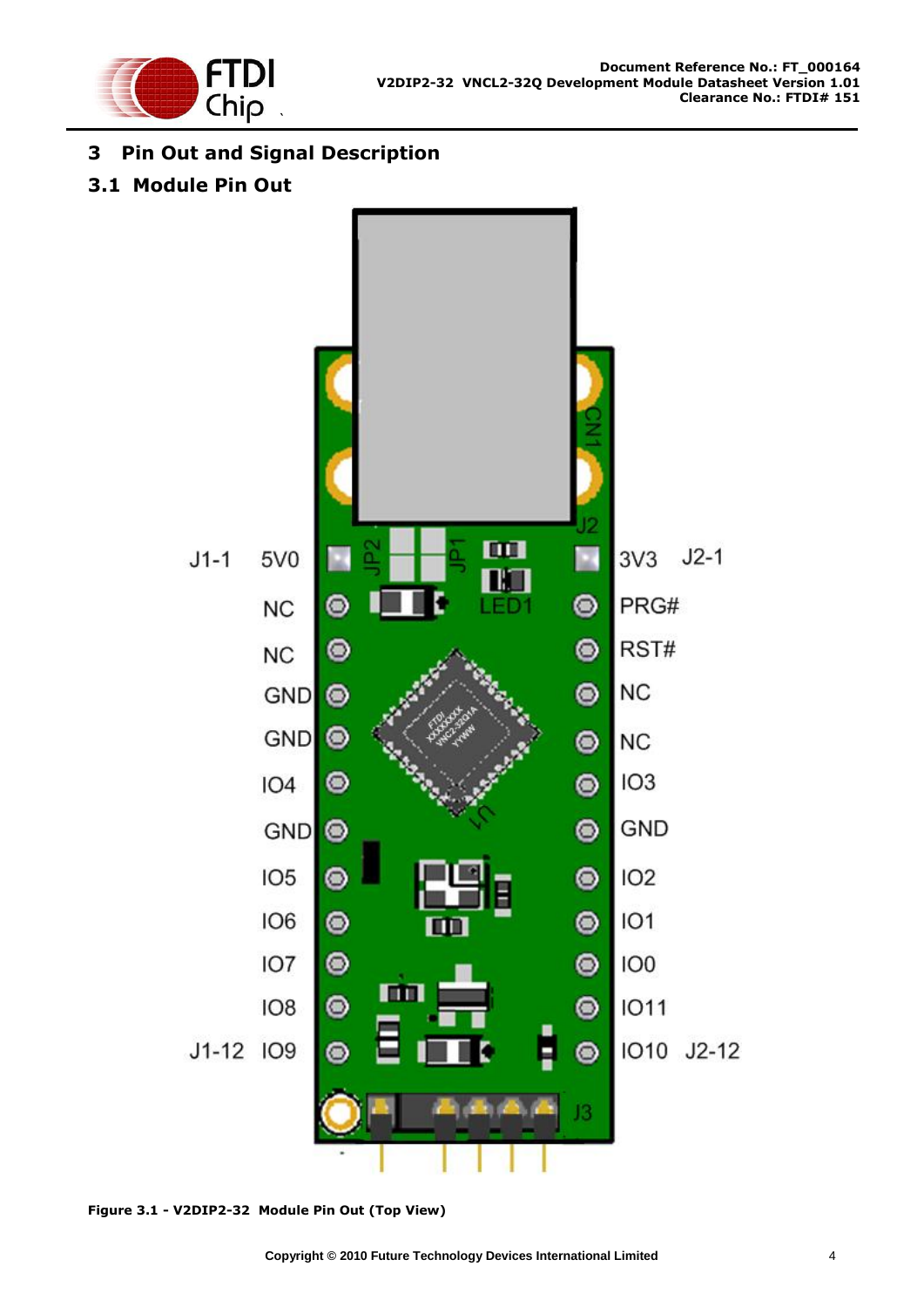



<span id="page-5-0"></span>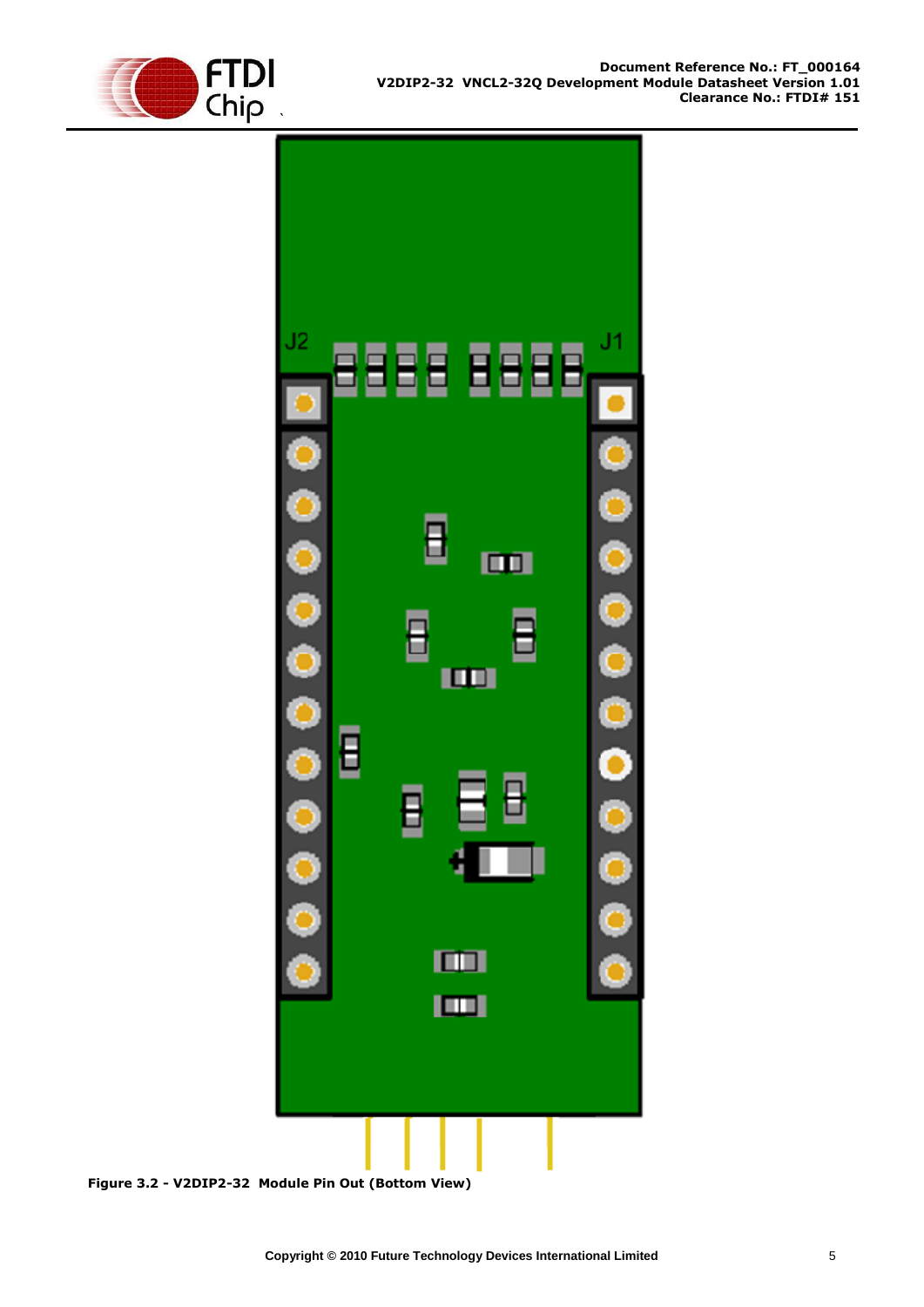

<span id="page-6-0"></span>

| Pin No.   | <b>Name</b>     | <b>Pin Name on</b><br><b>PCB</b> | <b>Type</b>                                         | <b>Description</b>                                                                                                                                                                                                                                      |
|-----------|-----------------|----------------------------------|-----------------------------------------------------|---------------------------------------------------------------------------------------------------------------------------------------------------------------------------------------------------------------------------------------------------------|
| $J1 - 1$  | 5V <sub>0</sub> | 5V <sub>0</sub>                  | PWR Input                                           | 5.0V module supply pin. This pin can be used to<br>provide the 5.0V input to the V2DIP2-64 when the<br>V2DIP2-64 is not powered from the USB connector<br>(VBUS) or the debugger interface. Also connected to<br>DIL connector pins pins J1-1 and J3-6. |
| $J1 - 2$  |                 |                                  |                                                     | Not connected                                                                                                                                                                                                                                           |
| $J1-3$    |                 |                                  |                                                     | Not connected                                                                                                                                                                                                                                           |
| $J1-4$    | <b>GND</b>      | <b>GND</b>                       | <b>PWR</b>                                          | Module ground supply pin                                                                                                                                                                                                                                |
| $J1-5$    | <b>GND</b>      | <b>GND</b>                       | <b>PWR</b>                                          | Module ground supply pin                                                                                                                                                                                                                                |
| $J1-6$    | IOBUS4          | IO <sub>4</sub>                  | I/O                                                 | 5V safe bidirectional data / control bus bit 4                                                                                                                                                                                                          |
| $J1 - 7$  | <b>GND</b>      | <b>GND</b>                       | <b>PWR</b>                                          | Module ground supply pin                                                                                                                                                                                                                                |
| $J1-8$    | IOBUS5          | IO <sub>5</sub>                  | I/O                                                 | 5V safe bidirectional data / control bus bit 5                                                                                                                                                                                                          |
| $J1-9$    | IOBUS6          | IO <sub>6</sub>                  | I/O                                                 | 5V safe bidirectional data / control bus bit 6                                                                                                                                                                                                          |
| $J1 - 10$ | IOBUS7          | IO <sub>7</sub>                  | I/O                                                 | 5V safe bidirectional data / control bus bit 7                                                                                                                                                                                                          |
| $J1 - 11$ | IOBUS8          | IO8                              | I/O                                                 | 5V safe bidirectional data / control bus bit 8                                                                                                                                                                                                          |
| $J1 - 12$ | IOBUS9          | IO9                              | I/O                                                 | 5V safe bidirectional data / control bus bit 9                                                                                                                                                                                                          |
| $J2-1$    | 3V <sub>3</sub> | 3V3                              | 3.3V Output from<br>VDIP2's on board<br>3.3V L.D.O. | 3.3V output from V2DIP2's on board 3.3V L.D.O.                                                                                                                                                                                                          |
| $J2-2$    | PROG#           | PRG#                             | Input                                               | This pin is used in combination with the RESET# pin<br>and the UART interface to program firmware into the<br>VNC <sub>2</sub> .                                                                                                                        |
| $J2-3$    | RESET#          | RST#                             | Input                                               | Can be used by an external device to reset the<br>VNCL2. This pin is also used in combination with<br>PROG# and the UART interface to program firmware<br>into the VNC2                                                                                 |
| $J1 - 4$  |                 | $\overline{\phantom{a}}$         | $\overline{a}$                                      | Not connected                                                                                                                                                                                                                                           |
| $J1-5$    |                 |                                  | $\overline{a}$                                      | Not connected                                                                                                                                                                                                                                           |
| $J2-6$    | IOBUS3          | IO <sub>3</sub>                  | I/O                                                 | 5V safe bidirectional data / control bus bit 3                                                                                                                                                                                                          |
| $J2-7$    | <b>GND</b>      | <b>GND</b>                       | <b>PWR</b>                                          | Module ground supply pin                                                                                                                                                                                                                                |
| $J2-8$    | IOBUS2          | IO <sub>2</sub>                  | I/O                                                 | 5V safe bidirectional data / control bus bit 2                                                                                                                                                                                                          |
| $J2-9$    | IOBUS1          | IO1                              | I/O                                                 | 5V safe bidirectional data / control bus bit 1                                                                                                                                                                                                          |
| $J2-10$   | IOBUS0          | IO0                              | I/O                                                 | 5V safe bidirectional data / control bus bit 0                                                                                                                                                                                                          |
| $J2 - 11$ | IOBUS11         | <b>IO11</b>                      | I/O                                                 | 5V safe bidirectional data / control bus bit 11                                                                                                                                                                                                         |
| $J2 - 12$ | IOBUS10         | <b>IO10</b>                      | I/O                                                 | 5V safe bidirectional data / control bus bit 10                                                                                                                                                                                                         |

<span id="page-6-1"></span>Table 3.1 - Pin Signal Descriptions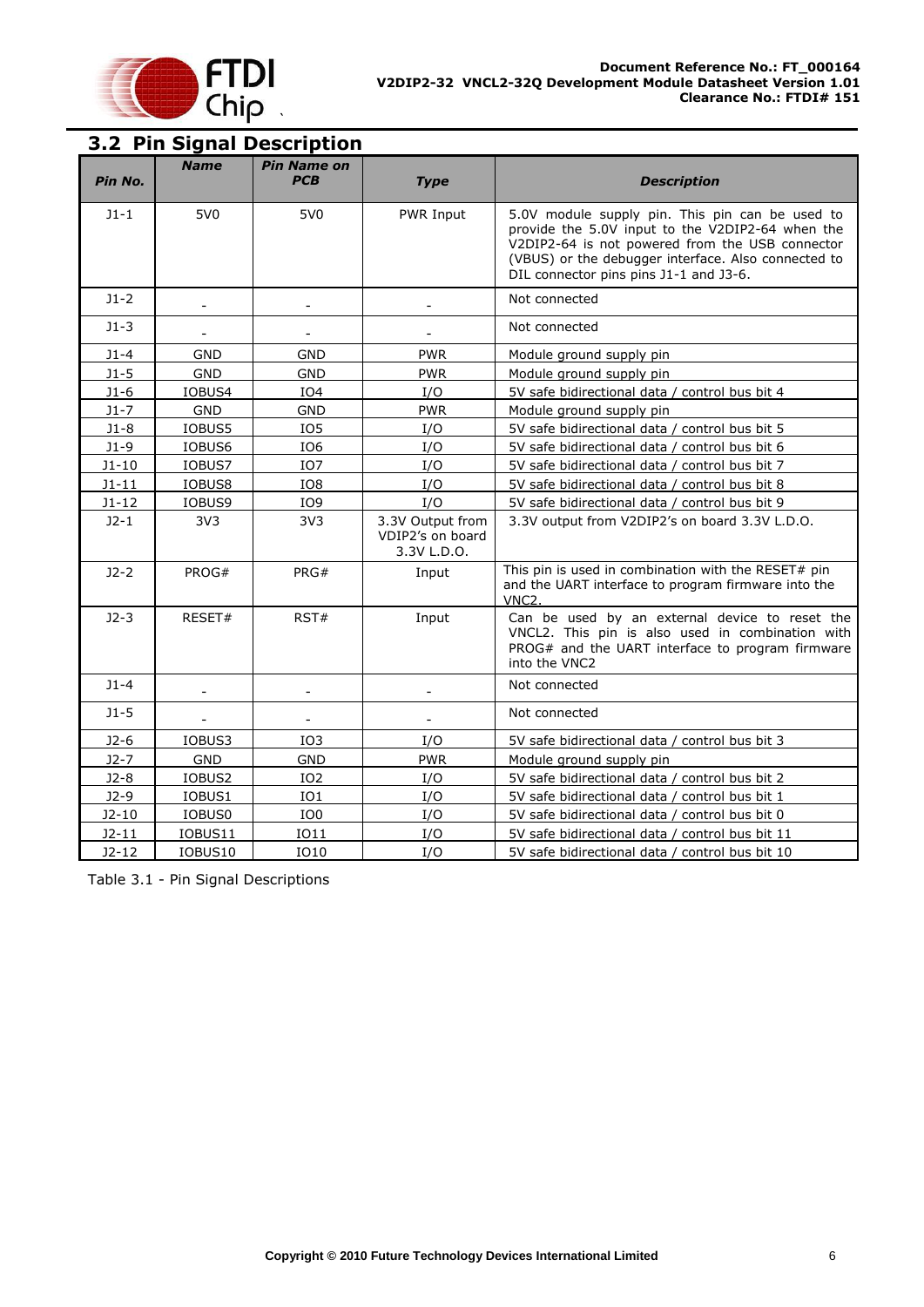

## <span id="page-7-0"></span>**3.3 Default Interface I/O Pin Configuration**

The 32 pin QFN VNC2-32Q device is delivered without any firmware pre-loaded. As such the IOMUX will provide a default pinout as shown in **[Table 3.2](#page-7-1)**

| Pin<br>No. | Pin<br><b>Name</b> | <b>Type</b> | <b>Data and Control Bus Configuration</b><br><b>Options</b> |                                      |                                                 |                                                    |                                     |  |
|------------|--------------------|-------------|-------------------------------------------------------------|--------------------------------------|-------------------------------------------------|----------------------------------------------------|-------------------------------------|--|
|            | on PCB             |             | <b>UART</b><br><b>Interface</b>                             | <b>SPI Slave</b><br><b>Interface</b> | <b>SPI</b><br><b>Master</b><br><b>Interface</b> | <b>Parallel</b><br><b>FIFO</b><br><b>Interface</b> | <b>Debugger</b><br><b>Interface</b> |  |
| $J2-10$    | IO <sub>0</sub>    | I/O         | <b>NA</b>                                                   | <b>NA</b>                            | <b>NA</b>                                       | <b>NA</b>                                          | Debug if                            |  |
| $J1-6$     | IO <sub>4</sub>    | I/O         | uart txd                                                    | <b>NA</b>                            | <b>NA</b>                                       | <b>NA</b>                                          | <b>NA</b>                           |  |
| $J1-8$     | IO <sub>5</sub>    | I/O         | uart rxd                                                    | <b>NA</b>                            | <b>NA</b>                                       | <b>NA</b>                                          | <b>NA</b>                           |  |
| $J1-9$     | IO <sub>6</sub>    | I/O         | uart rts#                                                   | <b>NA</b>                            | <b>NA</b>                                       | <b>NA</b>                                          | <b>NA</b>                           |  |
| $J1 - 10$  | IO <sub>7</sub>    | I/O         | uart cts#                                                   | <b>NA</b>                            | <b>NA</b>                                       | <b>NA</b>                                          | <b>NA</b>                           |  |
| $J1 - 11$  | IO8                | I/O         | <b>NA</b>                                                   | spi s0 clk                           | <b>NA</b>                                       | <b>NA</b>                                          | <b>NA</b>                           |  |
| $J1 - 12$  | IO <sub>9</sub>    | I/O         | <b>NA</b>                                                   | spi s0 mosi                          | ΝA                                              | <b>NA</b>                                          | NA                                  |  |
| $J2-12$    | IO10               | I/O         | <b>NA</b>                                                   | spi s0 miso                          | <b>NA</b>                                       | <b>NA</b>                                          | NA                                  |  |
| $J2-11$    | IO11               | I/O         | <b>NA</b>                                                   | spi s0 ss#                           | <b>NA</b>                                       | <b>NA</b>                                          | <b>NA</b>                           |  |

<span id="page-7-1"></span>**Table 3.2 - Default Interface I/O Pin Configuration**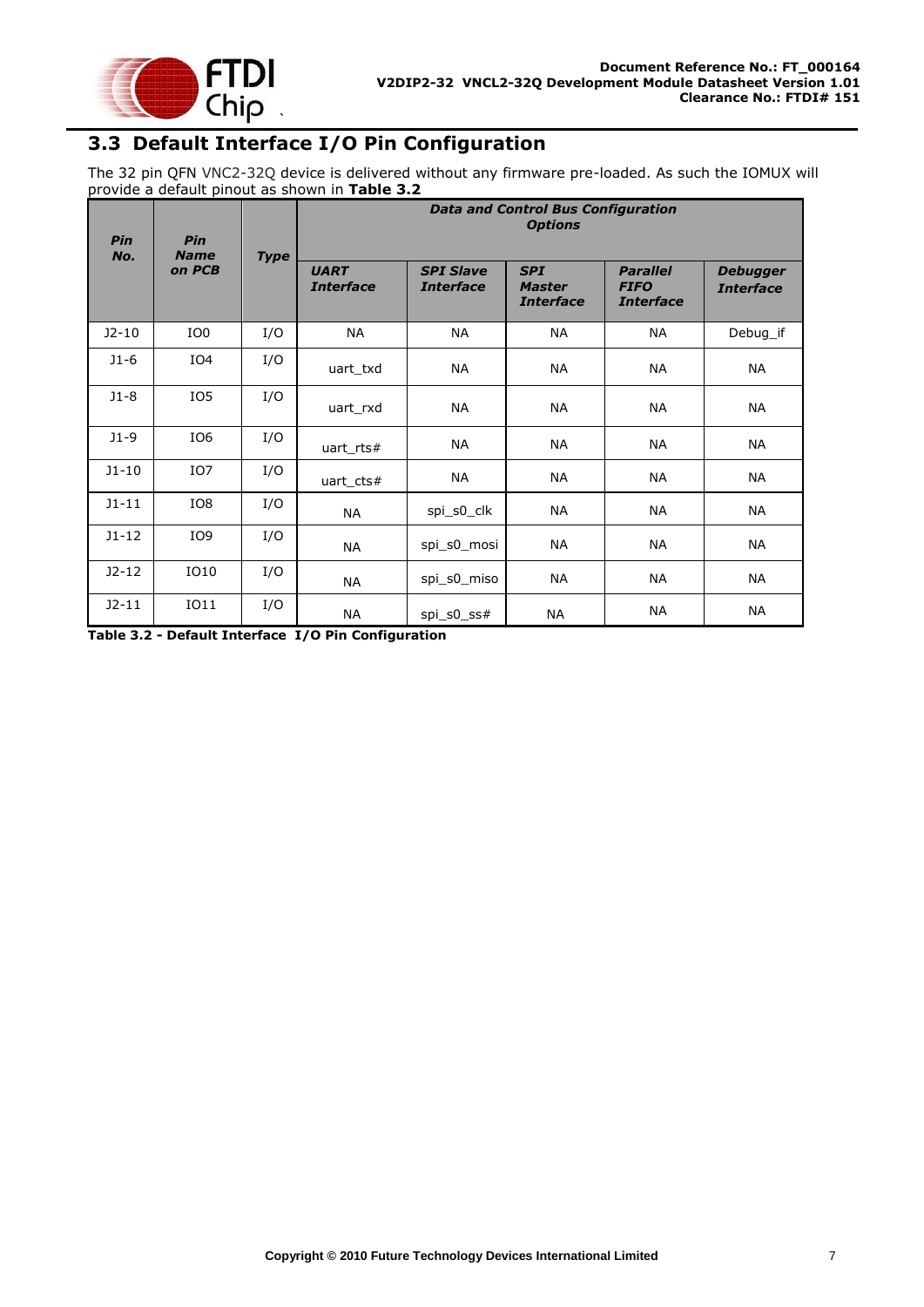

## <span id="page-8-0"></span>**3.4 UART Interface**

When the data and control buses are configured in UART mode, the interface implements a standard asynchronous serial UART port with flow control. The UART can support baud rates from 300baud to 3Mbaud. The UART interface is described more fully in a Vinculum-II datasheet please refer to:- FTDI [website](http://www.ftdichip.com/)

#### <span id="page-8-1"></span>**3.4.1 Signal Description – UART Interface**

The UART signals can be programmed to a choice of available I/O pins. **[Table 3.3](#page-8-2)** explains the available pins for each of the UART signals.

| <b>Available Pins</b> | <b>Name</b>    | <b>Type</b> | <b>Description</b>                                                                                                                                                                                                                                                                               |
|-----------------------|----------------|-------------|--------------------------------------------------------------------------------------------------------------------------------------------------------------------------------------------------------------------------------------------------------------------------------------------------|
| J2-10, J1-6, J1-11    | uart txd       | Output      | Transmit asynchronous data output                                                                                                                                                                                                                                                                |
| J2-9, J1-8, J1-12     | uart rxd       | Input       | Receive asynchronous data input                                                                                                                                                                                                                                                                  |
| J2-8, J1-9, J2-12     | uart $rts#$    | Output      | Request To Send Control Output                                                                                                                                                                                                                                                                   |
| J2-6, J1-10, J2-11    | uart_cts#      | Input       | Clear To Send Control Input                                                                                                                                                                                                                                                                      |
| J2-10, J1-6, J1-11    | uart dtr#      | Output      | Data Acknowledge (Data Terminal<br>Ready Control) Output                                                                                                                                                                                                                                         |
| J2-9, J1-8, J1-12     | uart dsr#      | Input       | Data Request (Data Set Ready<br>Control) Input                                                                                                                                                                                                                                                   |
| J2-8, J1-9, J2-12     | uart $dcd#$    | Input       | Data Carrier Detect Control Input                                                                                                                                                                                                                                                                |
| J2-6, J1-10, J2-11    | uart ri#       | Input       | Ring Indicator Control Input. RI# low<br>can be used to resume the PC USB<br>Host controller from suspend.                                                                                                                                                                                       |
| J2-10, J1-6, J1-11    | uart tx active | Output      | Enable Transmit Data for RS485<br>designs. TXDEN may be used to<br>signal that a transmit operation is in<br>progress. The TXDEN signal will be<br>set high one bit-time before data is<br>transmitted and return low one bit<br>time after the last bit of a data frame<br>has been transmitted |

<span id="page-8-2"></span>**Table 3.3 - Data and Control Bus Signal Mode Options – UART**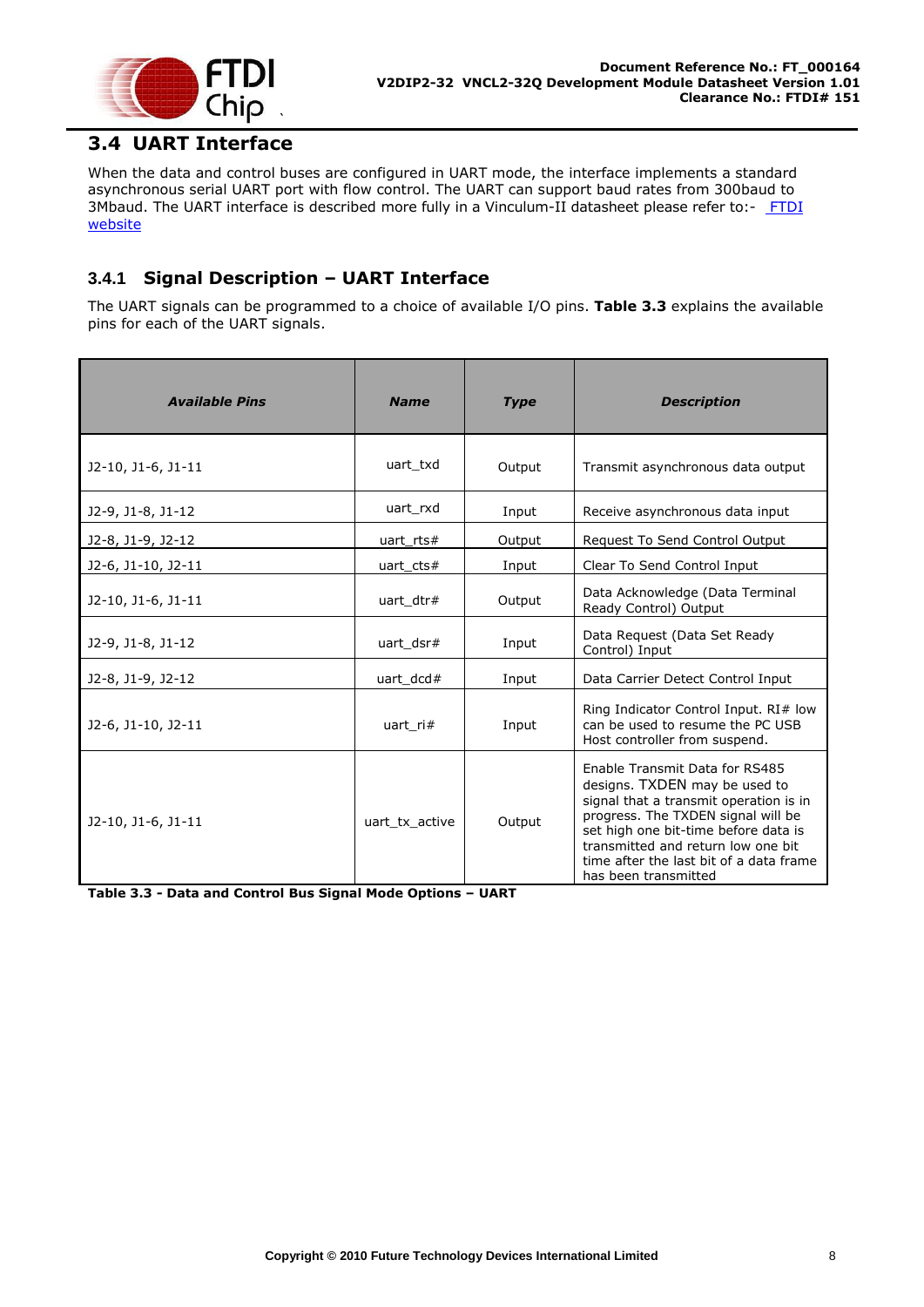

## <span id="page-9-0"></span>**3.5 Serial Peripheral Interface (SPI)**

The VNC2-32Q has one master module and two slave modules. These modules are described more fully in a VNC2 datasheet please refer to:- [FTDI website](http://www.ftdichip.com/)

#### <span id="page-9-1"></span>**3.5.1 Signal Description - SPI Slave**

The SPI Slave signals can be programmed to a choice of available I/O pins. **[Table 3.4](#page-9-3)** explains the available pins for each of the SPI Slave signals.

| <b>Available Pins</b> | <b>Name</b>                | <b>Type</b>  | <b>Description</b>                                              |
|-----------------------|----------------------------|--------------|-----------------------------------------------------------------|
| J2-10, J1-6, J1-11    | spi s0 clk<br>spi s1 clk   | Input        | Slave clock input                                               |
| J2-9, J1-8, J1-12     | spi s0 mosi<br>spi s1 mosi | Input/Output | Master Out Slave In<br>Synchronous data from master to<br>slave |
| J2-8, J1-9, J2-12     | spi s0 miso<br>spi s1 miso | Output       | Master In Slave Out<br>Synchronous data from slave to<br>master |
| J2-6, J1-10, J2-11    | spi s0 $ss#$<br>spi s1 ss# | Input        | Slave chip select                                               |

<span id="page-9-3"></span>**Table 3.4 - Data and Control Bus Signal Mode Options – SPI Slave**

#### <span id="page-9-2"></span>**3.5.2 Signal Description - SPI Master**

The SPI Master signals can be programmed to a choice of available I/O pins. **[Table 3.5](#page-9-4)** shows the SPI master signals and the available pins that they can be mapped.

| <b>Available Pins</b> | <b>Name</b>    | <b>Type</b> | <b>Description</b>                                              |
|-----------------------|----------------|-------------|-----------------------------------------------------------------|
| J2-10, J1-6, J1-11    | spi_m_clk      | Output      | SPI master clock input                                          |
| J2-9, J1-8, J1-12     | spi_m_mosi     | Output      | Master Out Slave In<br>Synchronous data from master to<br>slave |
| J2-8, J1-9, J2-12     | spi_m_miso     | Input       | Master In Slave Out<br>Synchronous data from slave to<br>master |
| J2-6, J1-10, J2-11    | spi_m_ss_0#    | Output      | Active low slave select 0 from master<br>to<br>slave 0          |
| J2-10, J1-6, J1-11    | $spin_m$ ss_1# | Output      | Active low slave select 1 from master<br>to<br>slave 1          |

<span id="page-9-4"></span>**Table 3.5 - Data and Control Bus Signal Mode Options – SPI Master**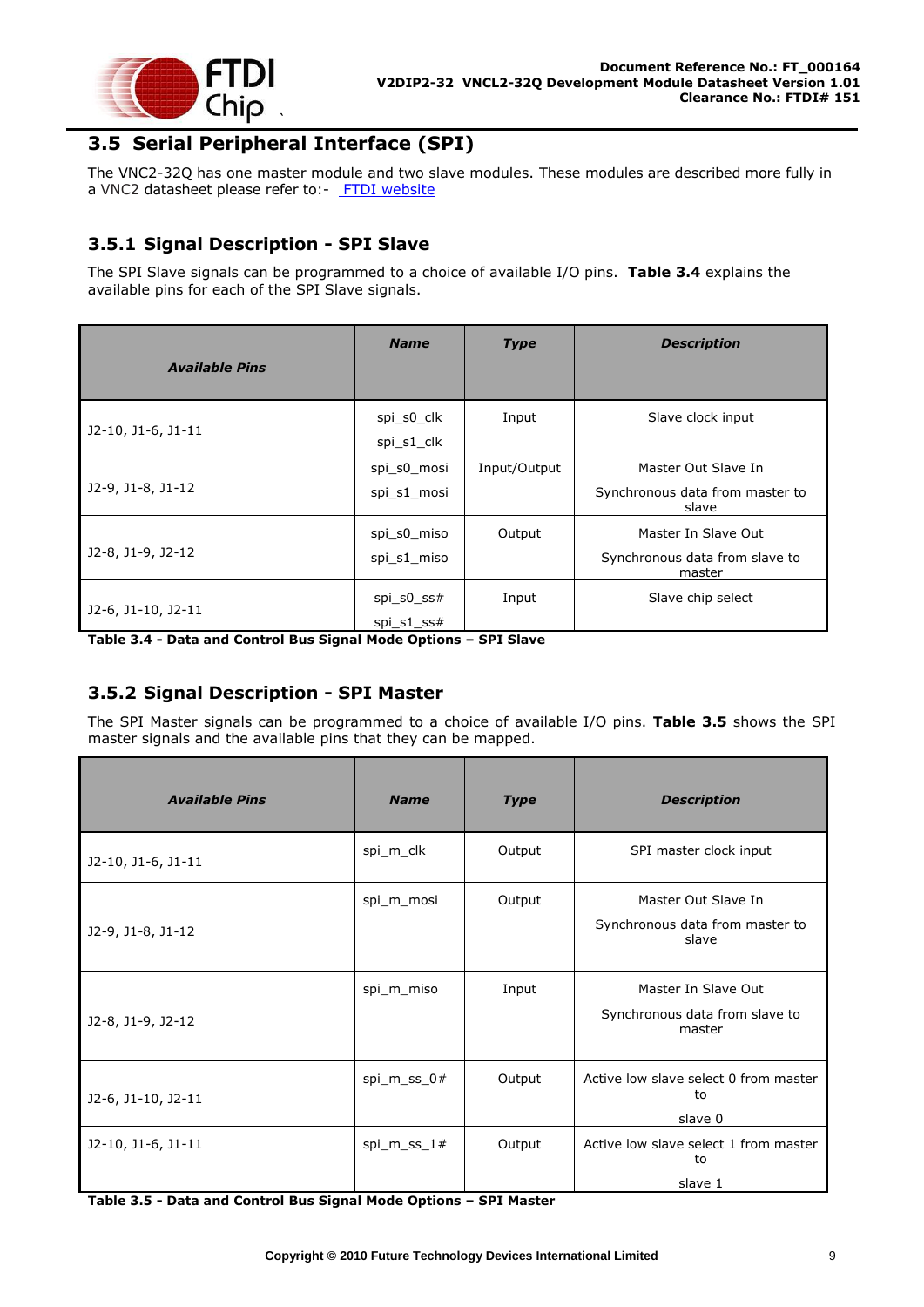

## <span id="page-10-0"></span>**3.6 Parallel FIFO Interface - Asynchronous Mode**

The Parallel FIFO Asynchronous mode is functionally the same as the Parallel FIFO Interface present in VDIP1 has an eight bit data bus, individual read and write strobes and two hardware flow control signals.

#### <span id="page-10-1"></span>**3.6.1 Signal Description - Parallel FIFO Interface**

The Parallel FIFO Interface signals can be programmed to a choice of available I/O pins. **[Table 3.6](#page-10-2)** shows the Parallel FIFO Interface signals and the pins that they can be mapped.

| <b>Available Pins</b> | <b>Name</b>    | <b>Type</b> | <b>Description</b>                                                                                                                                                          |
|-----------------------|----------------|-------------|-----------------------------------------------------------------------------------------------------------------------------------------------------------------------------|
| $J2-10, J1-6, J1-11$  | fifo_data[0]   | I/O         | FIFO data bus Bit 0                                                                                                                                                         |
| $J2-9, J1-8, J1-12$   | fifo $data[1]$ | I/O         | FIFO data bus Bit 1                                                                                                                                                         |
| J2-8, J1-9, J2-12     | fifo_data[2]   | I/O         | FIFO data bus Bit 2                                                                                                                                                         |
| J2-6, J1-10, J2-11    | fifo_data[3]   | I/O         | FIFO data bus Bit 3                                                                                                                                                         |
| J2-10, J1-6, J1-11    | fifo_data[4]   | I/O         | FIFO data bus Bit 4                                                                                                                                                         |
| J2-9, J1-8, J1-12     | fifo $data[5]$ | I/O         | FIFO data bus Bit 5                                                                                                                                                         |
| J2-8, J1-9, J2-12     | fifo_data[6]   | I/O         | FIFO data bus Bit 6                                                                                                                                                         |
| J2-6, J1-10, J2-11    | fifo data[7]   | I/O         | FIFO data bus Bit 7                                                                                                                                                         |
| $J2-10, J1-6, J1-11$  | fifo_rxf#      | Output      | When high, do not read data from<br>the FIFO. When low, there is data<br>available in the FIFO which can be<br>read by strobing RD# low, then high.                         |
| $J2-9, J1-8, J1-12$   | fifo txe#      | Output      | When high, do not write data into the<br>FIFO. When low, data can be written<br>into the FIFO by strobing WR high,<br>then low.                                             |
| J2-8, J1-9, J2-12     | fifo_rd#       | Input       | Enables the current FIFO data byte<br>on D0D7 when low. Fetches the<br>next FIFO data byte (if available)<br>from the receive FIFO buffer when<br>RD# goes from high to low |
| J2-6, J1-10, J2-11    | fifo wr#       | Input       | Writes the data byte on the D0D7<br>pins into the transmit FIFO buffer<br>when WR goes from high to low.                                                                    |

<span id="page-10-2"></span>**Table 3.6 - Data and Control Bus Signal Mode Options – Parallel FIFO Interface**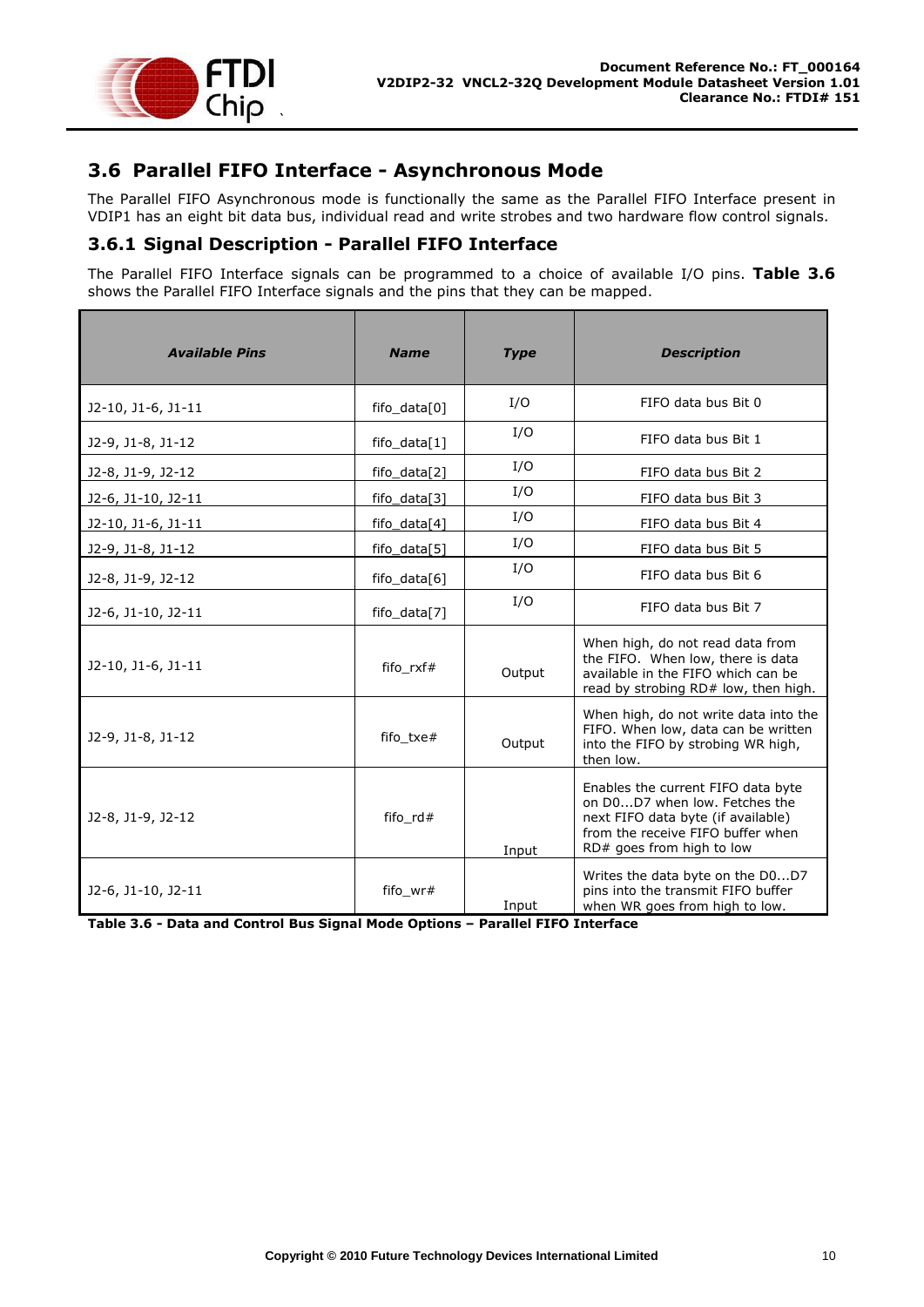

#### <span id="page-11-0"></span>**3.6.2 Timing Diagram – Asynchronous FIFO Mode Read and Write Cycle**

When in Asynchronous FIFO interface mode, the timing of a read and write operation on the FIFO interface is shown in [Figure 3.3](#page-11-1) and [Table 3.7](#page-11-2)



<span id="page-11-1"></span>**Figure 3.3 – Asynchronous FIFO Mode Read and Write Cycle.**

| <b>Time</b> | <b>Description</b>                | <b>Min</b> | <b>Max</b> | <b>Unit</b> |
|-------------|-----------------------------------|------------|------------|-------------|
| t1          | $RD#$ inactive to RXF#            | 1          | 14         | ns          |
| t2          | RXF# inactive after RD# cycle     | 100        |            | ns          |
| t3          | RD# to Data                       | 1          | 14         | ns          |
| t4          | RD# active pulse width            | 30         |            | ns          |
| t5          | $RD#$ active after RXF#           | 0          |            | ns          |
| t6          | WR# active to TXE# inactive       | 1          | 14         | ns          |
| t7          | TXE# inactive after WR# cycle     | 100        |            | ns          |
| t8          | DATA to TXE# active setup time    | 5          |            | ns          |
| t9          | DATA hold time after WR# inactive | 5          |            | ns          |
| t10         | WR# active pulse width            | 30         |            | ns          |
| t11         | WR# active after TXE#             | ŋ          |            | ns          |

<span id="page-11-2"></span>**Table 3.7 - Asynchronous FIFO Mode Read Cycle Timing**

In asynchronous mode an external device can control data transfer driving FIFO\_WR# and FIFO\_RD# inputs.

Current byte is available to be read when FIFO\_RD# goes low. When FIFO\_RD# goes high, FIFO\_RXF# output will also go high. It will only become low again when there is another byte to read.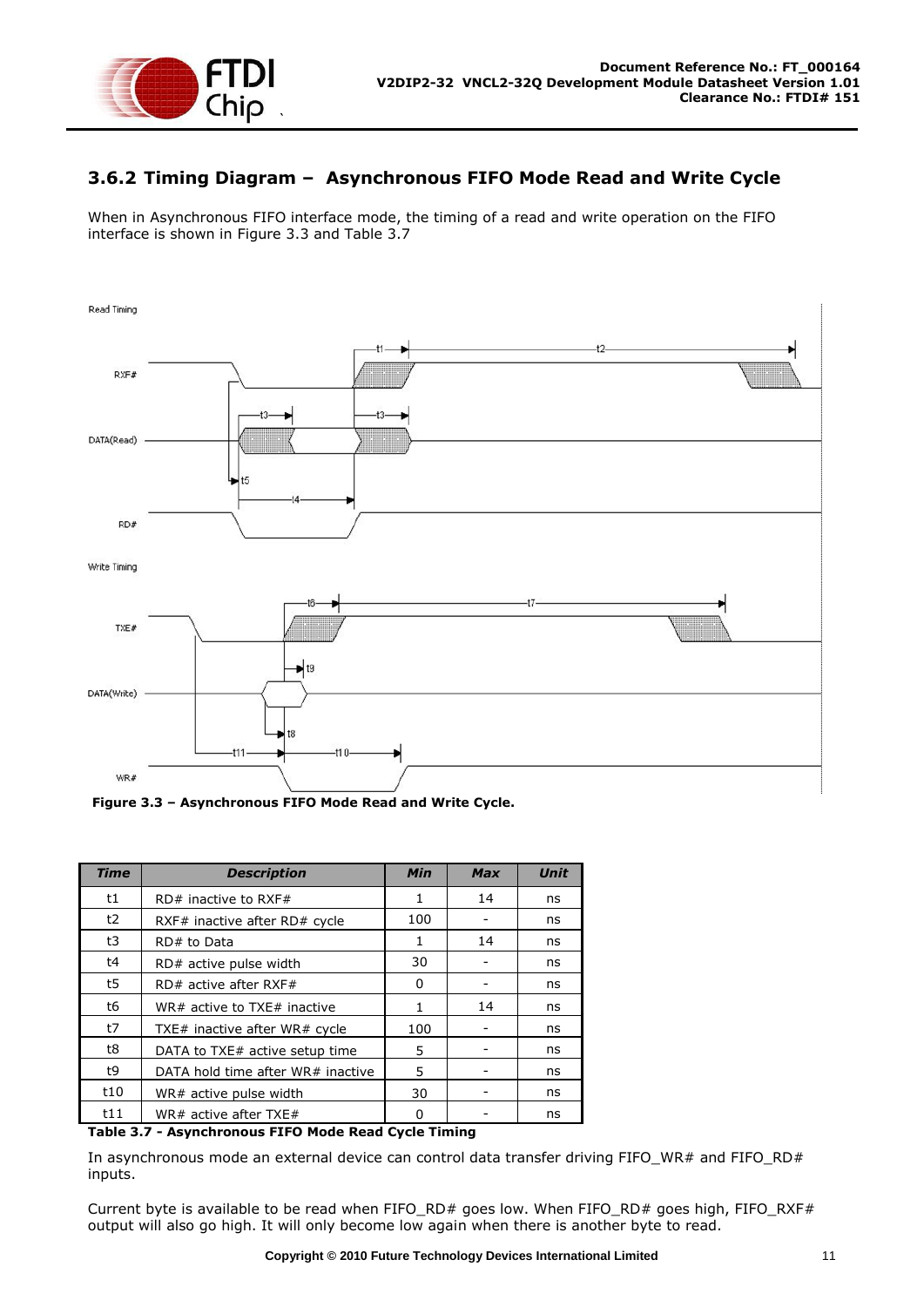

When FIFO\_WR# goes low FIFO\_TXE# flag will always go high. FIFO\_TXE# goes low again only when there is still space for data to be written in to the module.

## <span id="page-12-0"></span>**3.7 Debugger Interface**

The purpose of the debugger interface is to provide access to the VNC2 silicon/firmware debugger. The debug interface can be accessed via the J2-10 pin on the DIL connector or, more easily, it can be accessed by connecting a *VNC2\_Debug\_Module* to the J3 connector. This debug module will give access to the debugger through a USB connection to a PC via the Integrated Development Environment (IDE). The IDE is a graphical interface to the VNC2 software development tool-chain and gives the following debug capabilities through the debugger interface:

- Flash Erase, Write and Program.  $\bullet$
- Application debug application code can have breakpoints, be single stepped and can be halted.  $\bullet$
- Detailed internal debug memory and register read/write access.

The Debugger Interface, and how to use it, is further described in the following applications Note [Vinculum-II Debug Interface Description](http://www.ftdichip.com/Documents/AppNotes/AN_138_Vinculum-II_Debug_Interface_Description.pdf)

#### <span id="page-12-1"></span>**3.7.1 Signal Description - Debugger Interface**

**[Table 3.8](#page-12-2)** shows the signals and pins description for the Debugger Interface pin header J3

| Pin No. | <b>Name</b>     | <b>Name</b><br><b>On PCB</b> | <b>Type</b> | <b>Description</b>                                                                                                                                                                                                                       |
|---------|-----------------|------------------------------|-------------|------------------------------------------------------------------------------------------------------------------------------------------------------------------------------------------------------------------------------------------|
| $J3-1$  | IO <sub>0</sub> | <b>DBG</b>                   | I/O         | Debugger Interface                                                                                                                                                                                                                       |
| $J3-2$  |                 | [Key]                        |             | Not connected. Used to make sure that the debug<br>module is connected correctly.                                                                                                                                                        |
| $J3-3$  | <b>GND</b>      | GND                          | <b>PWR</b>  | Module ground supply pin                                                                                                                                                                                                                 |
| $J3-4$  | RESET#          | RST#                         | Input       | Can be used by an external device to reset the<br>VNCL2. This pin is also used in combination with<br>PROG# and the UART interface to program<br>firmware into the VNC2.                                                                 |
| $J3-5$  | PROG#           | PRG#                         | Input       | This pin is used in combination with the RESET#<br>pin and the UART interface to program firmware<br>into the VNC2.                                                                                                                      |
| $J3-6$  | 5V <sub>0</sub> | <b>VCC</b>                   | PWR Input   | 5.0V module supply pin. This pin can be used to<br>provide the 5.0V input to the V2DIP2-32 from the<br>debugger interface when the V2DIP2-32 is not<br>powered from the USB connector (VBUs) or the<br>DIL connector pins J1-1 and J3-6. |

<span id="page-12-2"></span>**Table 3.8 - Signal Name and Description – Debugger Interface**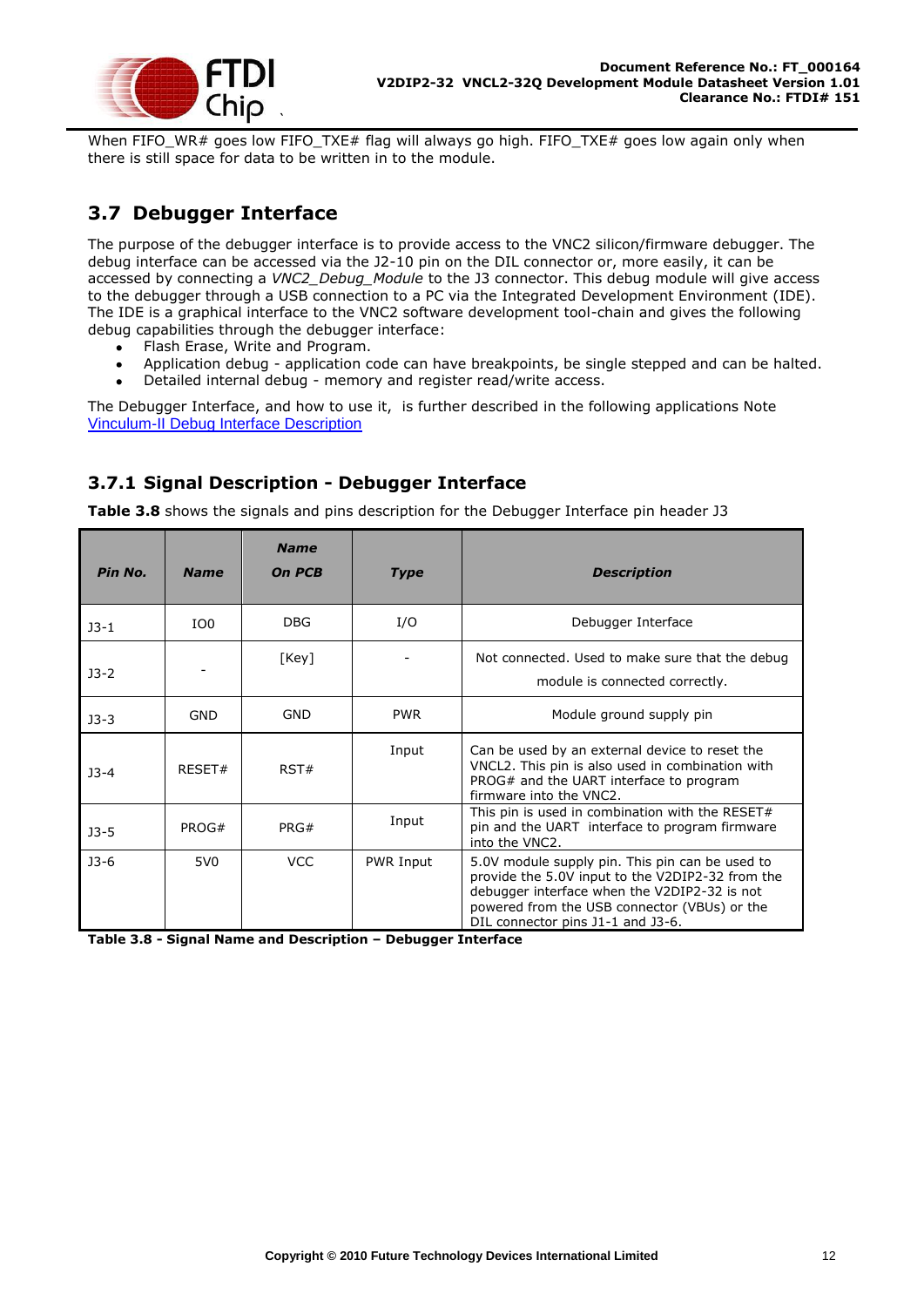

## <span id="page-13-0"></span>**4 Firmware**

#### <span id="page-13-1"></span>**4.1 Firmware Support**

The VNC2 on the V2DIP2-32 can be programmed with the customers own firmware created using the Vinculum II firmware development tool chain or with various pre-compiled firmware profiles to allow a designer to easily change the functionality of the chip. Please refer to:- [FTDI website](http://www.ftdichip.com/) for full details on available pre-compiled firmware

#### <span id="page-13-2"></span>**4.2 Available Firmware**

V2DAP firmware is currently available: USB Host for single Flash Disk and general purpose USB peripherals. Selectable UART, FIFO or SPI interface command monitor. please refer to:- [FTDI website](http://www.ftdichip.com/) for full details.

#### <span id="page-13-3"></span>**4.3 Firmware Upgrades**

Refer to the debugger interface section which can be used to update the firmware..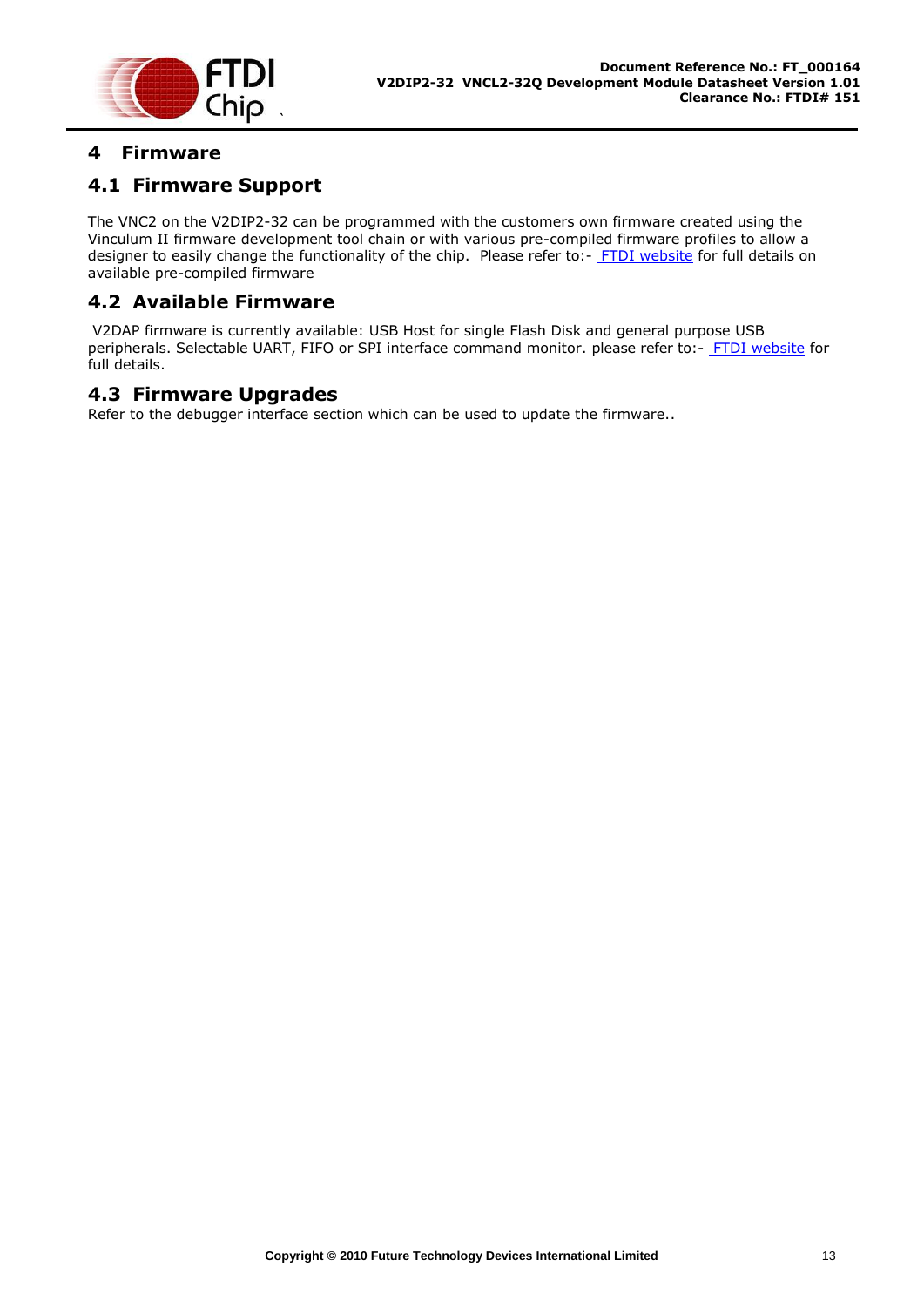

## <span id="page-14-0"></span>**5 Mechanical Dimensions**



<span id="page-14-1"></span>**Figure 5.1 - V2DIP2-32 Dimensions (Top View)**



<span id="page-14-2"></span>±0.20mm Tolerance (except pitch)

All dimensions are in mm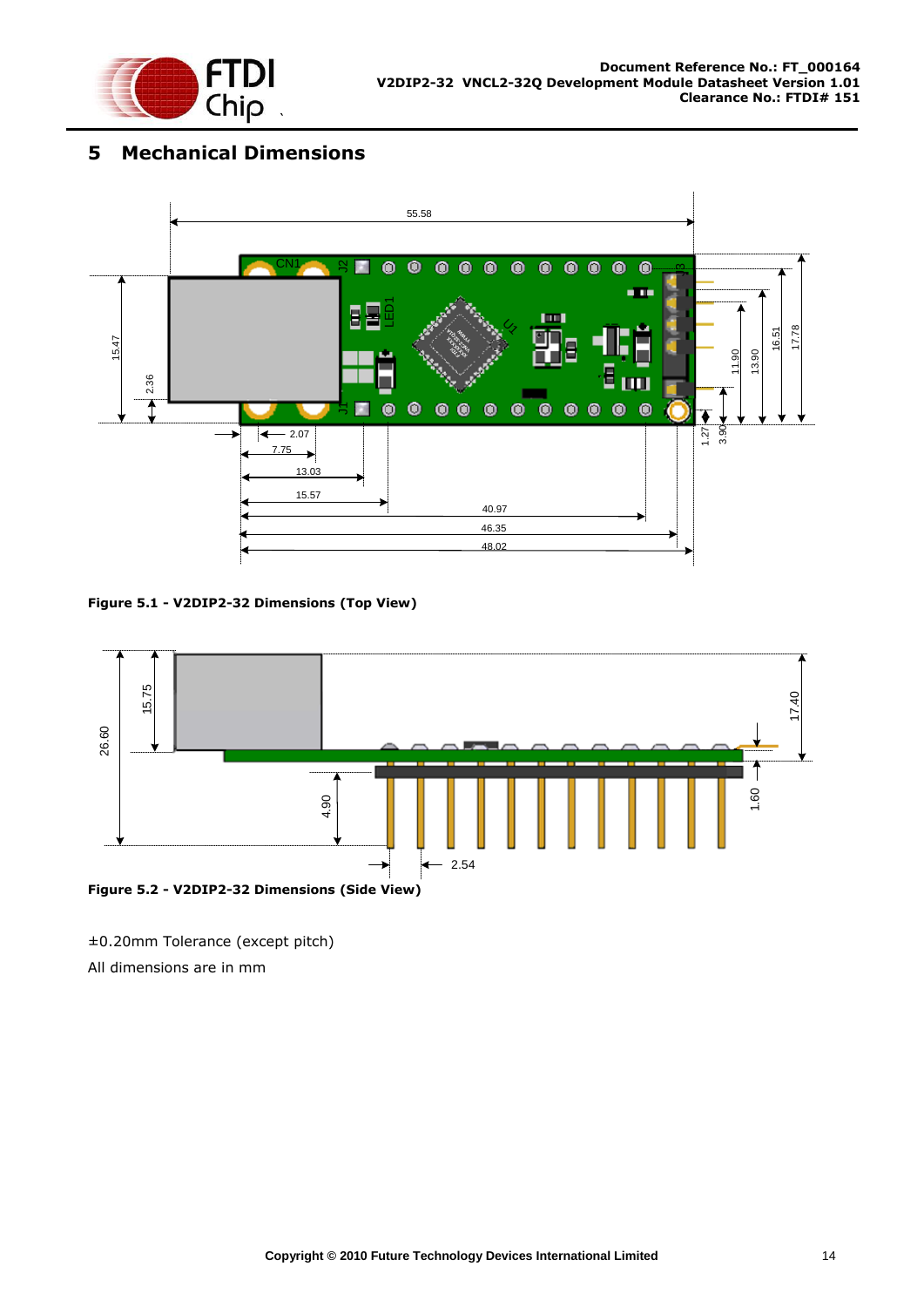

## <span id="page-15-0"></span>**6 Schematic Diagram**

<span id="page-15-1"></span>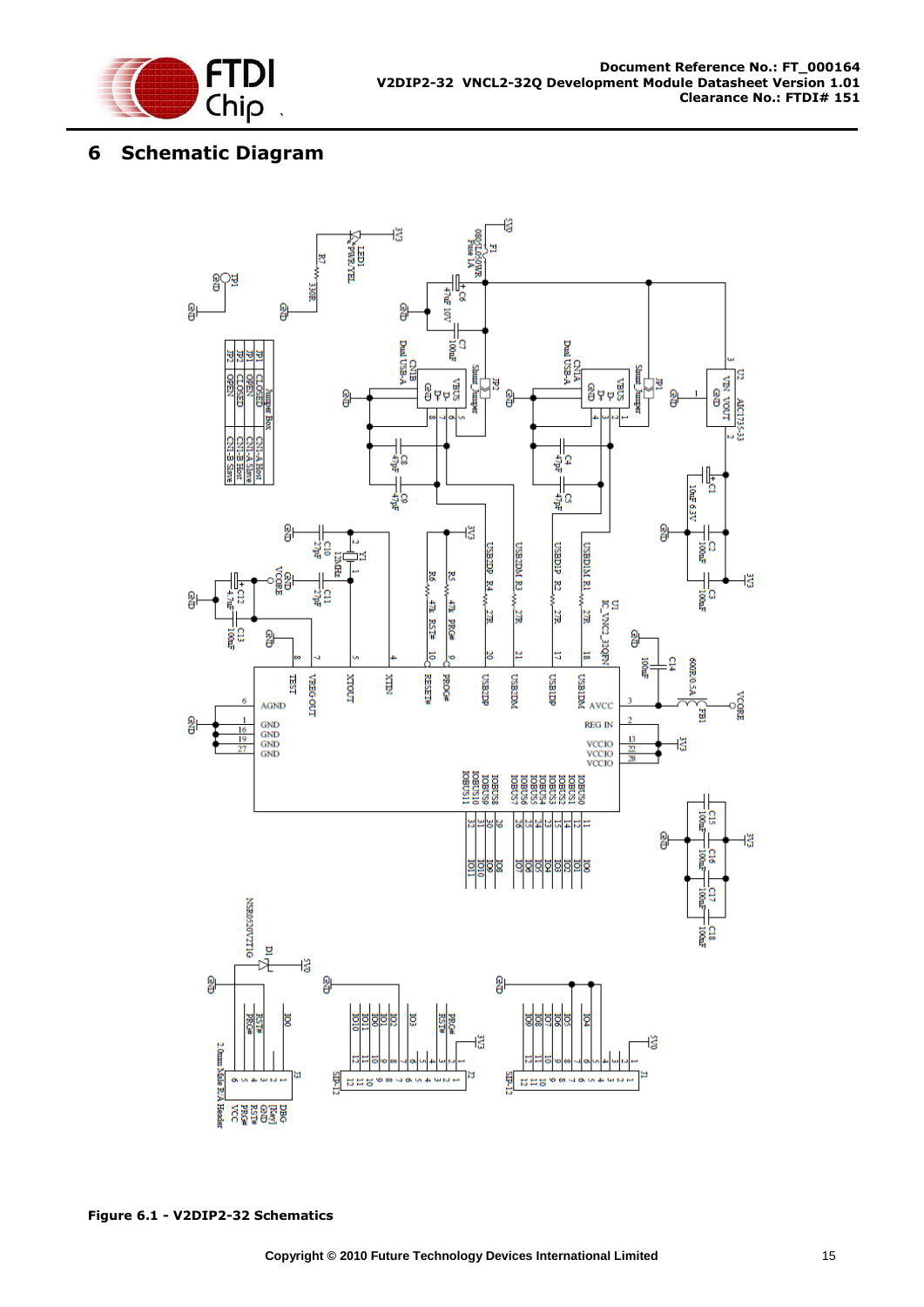

#### <span id="page-16-0"></span>**7 Contact Information Head Office – Glasgow, UK**

Future Technology Devices International Limited Unit 1, 2 Seaward Place, Centurion Business Park Glasgow, G41 1HH United Kingdom Tel: +44 (0) 141 429 2777 Fax: +44 (0) 141 429 2758

E-mail (Sales) [sales1@ftdichip.com](mailto:sales1@ftdichip.com) E-mail (Support) [support1@ftdichip.com](mailto:support1@ftdichip.com) E-mail (General Enquiries) [admin1@ftdichip.com](mailto:admin1@ftdichip.com)<br>Web Site URL http://www.ftdichip.com [http://www.ftdichip.com](http://www.ftdichip.com/) Web Shop URL [http://www.ftdichip.com](http://www.ftdichip.com/)

#### **Branch Office – Taipei, Taiwan**

Future Technology Devices International Limited (Taiwan) 2F, No 516, Sec. 1 NeiHu Road Taipei 114 Taiwan, R.O.C. Tel: +886 (0) 2 8791 3570 Fax: +886 (0) 2 8791 3576

E-mail (Sales) [tw.sales1@ftdichip.com](mailto:tw.sales1@ftdichip.com) E-mail (Support) [tw.support1@ftdichip.com](mailto:tw.support1@ftdichip.com) E-mail (General Enquiries) [tw.admin1@ftdichip.com](mailto:tw.admin1@ftdichip.com) Web Site URL [http://www.ftdichip.com](http://www.ftdichip.com/)

#### **Branch Office – Hillsboro, Oregon, USA**

Future Technology Devices International Limited (USA) 7235 NW Evergreen Parkway, Suite 600 Hillsboro, OR 97123-5803 USA Tel: +1 (503) 547 0988 Fax: +1 (503) 547 0987

E-Mail (Sales) [us.sales@ftdichip.com](mailto:us.sales@ftdichip.com) E-Mail (Support) [us.support@ftdichip.com](mailto:us.support@ftdichip.com) E-Mail (General Enquiries) [us.admin@ftdichip.com](mailto:us.admin@ftdichip.com) Web Site URL [http://www.ftdichip.com](http://www.ftdichip.com/)

#### **Branch Office – Shanghai, China**

Future Technology Devices International Limited (China) Room 408, 317 Xianxia Road, ChangNing District, ShangHai, China

Tel: +86 [\(21\) 6](LiveCall:(503)547-0988)2351596 Fax: +8[6\(21\) 6](LiveCall:(503)547-0987)2351595

E-Mail (Sales): [cn.sales@ftdichip.com](mailto:cn.sales@ftdichip.com) E-Mail (Support): c[n.support@ftdichip.](mailto:.support@ftdichip)com E-Mail (General Enquiries): cn[.admin1@ftdichip.com](mailto:admin1@ftdichip.com) Web Site URL [http://www.ftdichip.com](http://www.ftdichip.com/)

#### **Distributor and Sales Representatives**

Please visit the Sales Network page of the FTDI Web site for the contact details of our distributor(s) and sales representative(s) in your country.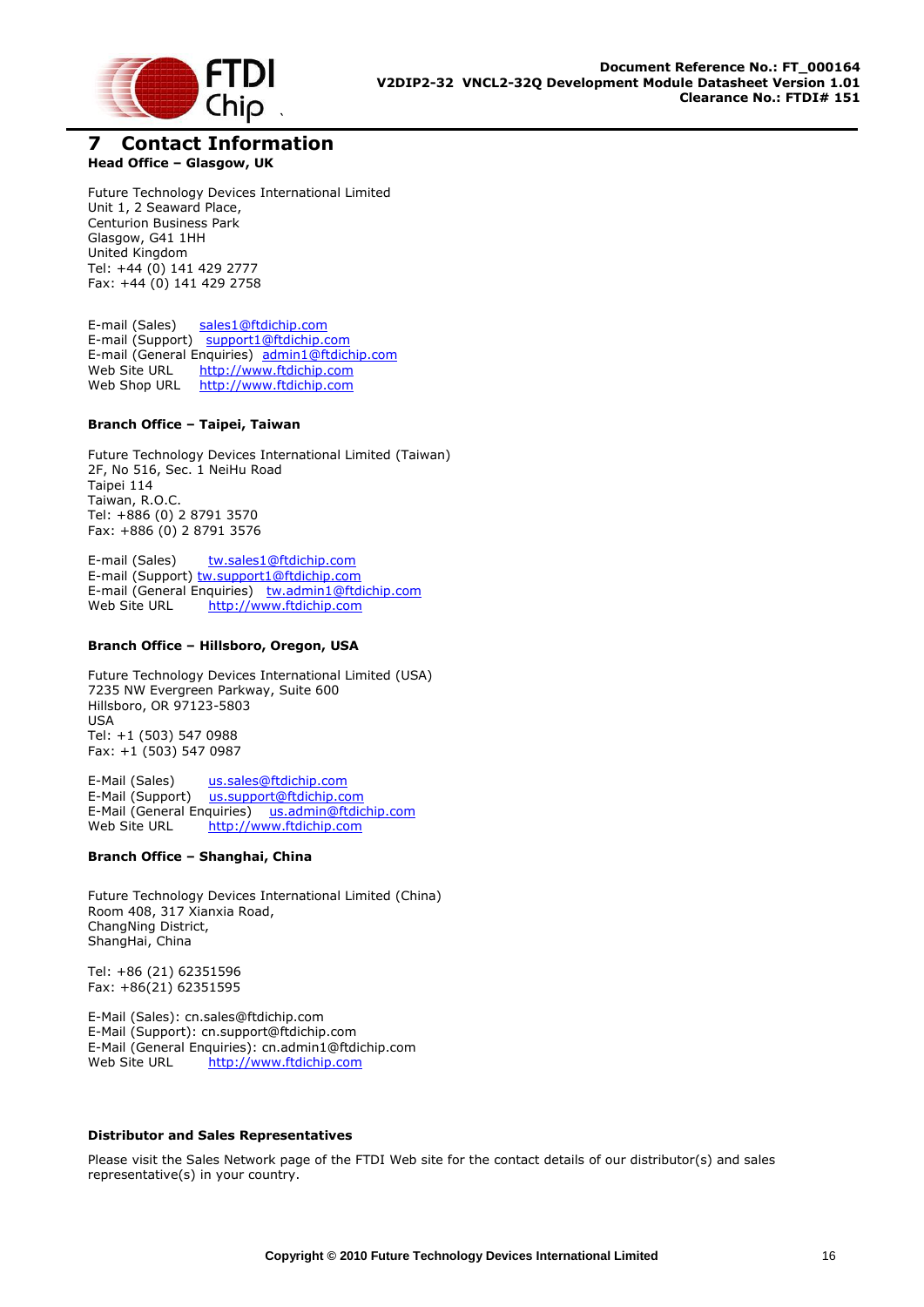

### <span id="page-17-0"></span>**Appendix A – References**

Application and Technical Notes

[Vinculum-II IO Cell Description](http://www.ftdichip.com/Documents/AppNotes/AN_137_Vinculum-II%20IO_Cell_Description.pdf)

[Vinculum-II Debug Interface Description](http://www.ftdichip.com/Documents/AppNotes/AN_138_Vinculum-II_Debug_Interface_Description.pdf)

[Vinculum-II IO Mux Explained](http://www.ftdichip.com/Documents/AppNotes/AN_139_Vinculum-II%20IO_Mux%20Explained.pdf)

[Vinculum-II PWM Example](http://www.ftdichip.com/Documents/AppNotes/AN_140_Vinculum-II_PWM_Example.pdf)

[Migrating Vinculum Designs From VNC1L to VNC2-48L1A](http://www.ftdichip.com/Documents/AppNotes/AN_118_Migrating_Vinculum_Designs_From_VNC1L_to_VNC2-48L1A.pdf)

[Vinculum-II Errata Technical Note](http://www.ftdichip.com/Documents/TechnicalNotes/TN_118_VNC2%20Errata%20Technical%20Note.pdf)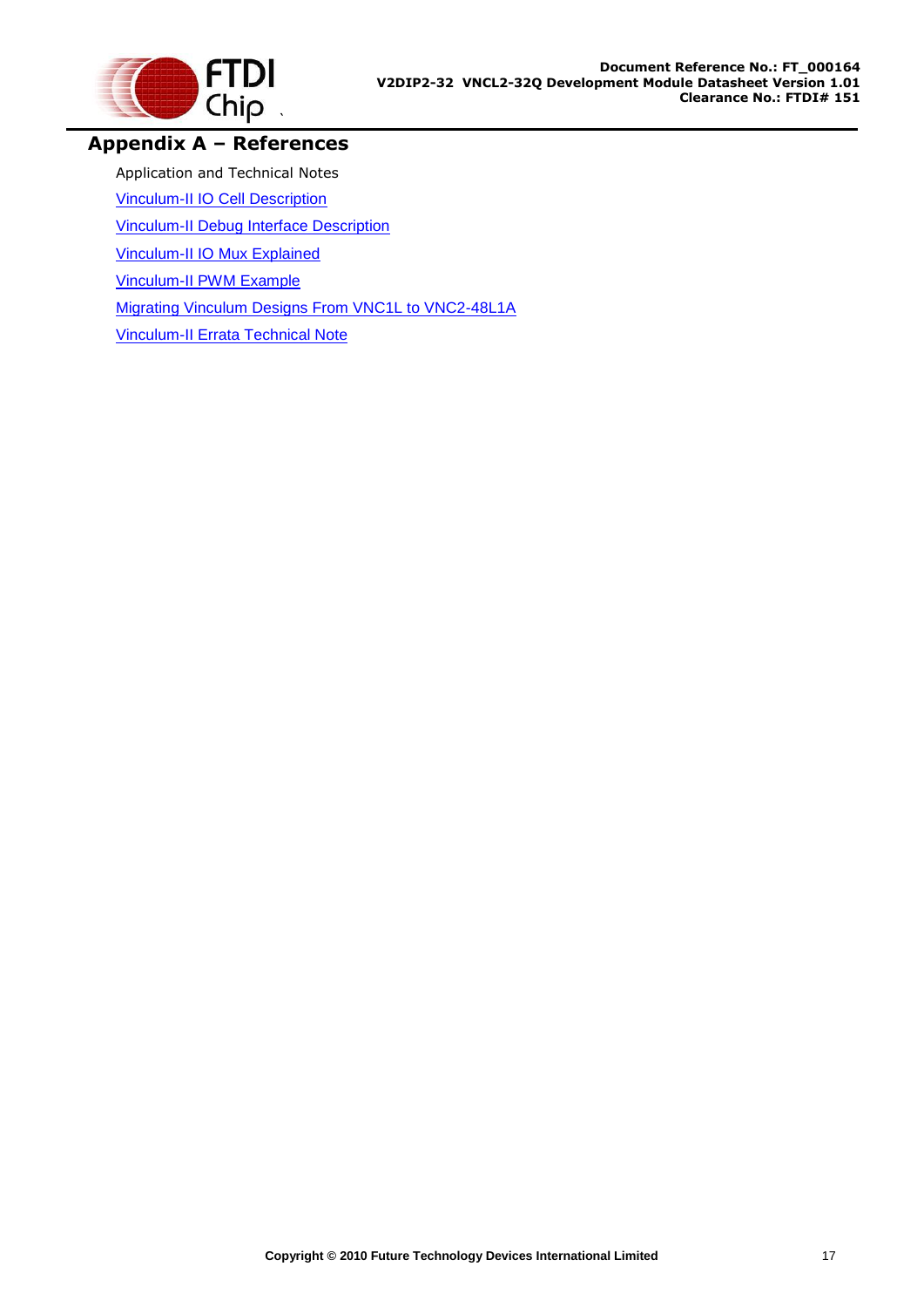

# <span id="page-18-0"></span>**Appendix B – List of Figures and Tables**

#### <span id="page-18-1"></span>**List of Figures**

#### <span id="page-18-2"></span>**List of Tables**

| Table 3.6 - Data and Control Bus Signal Mode Options - Parallel FIFO Interface  10 |  |
|------------------------------------------------------------------------------------|--|
|                                                                                    |  |
|                                                                                    |  |
|                                                                                    |  |